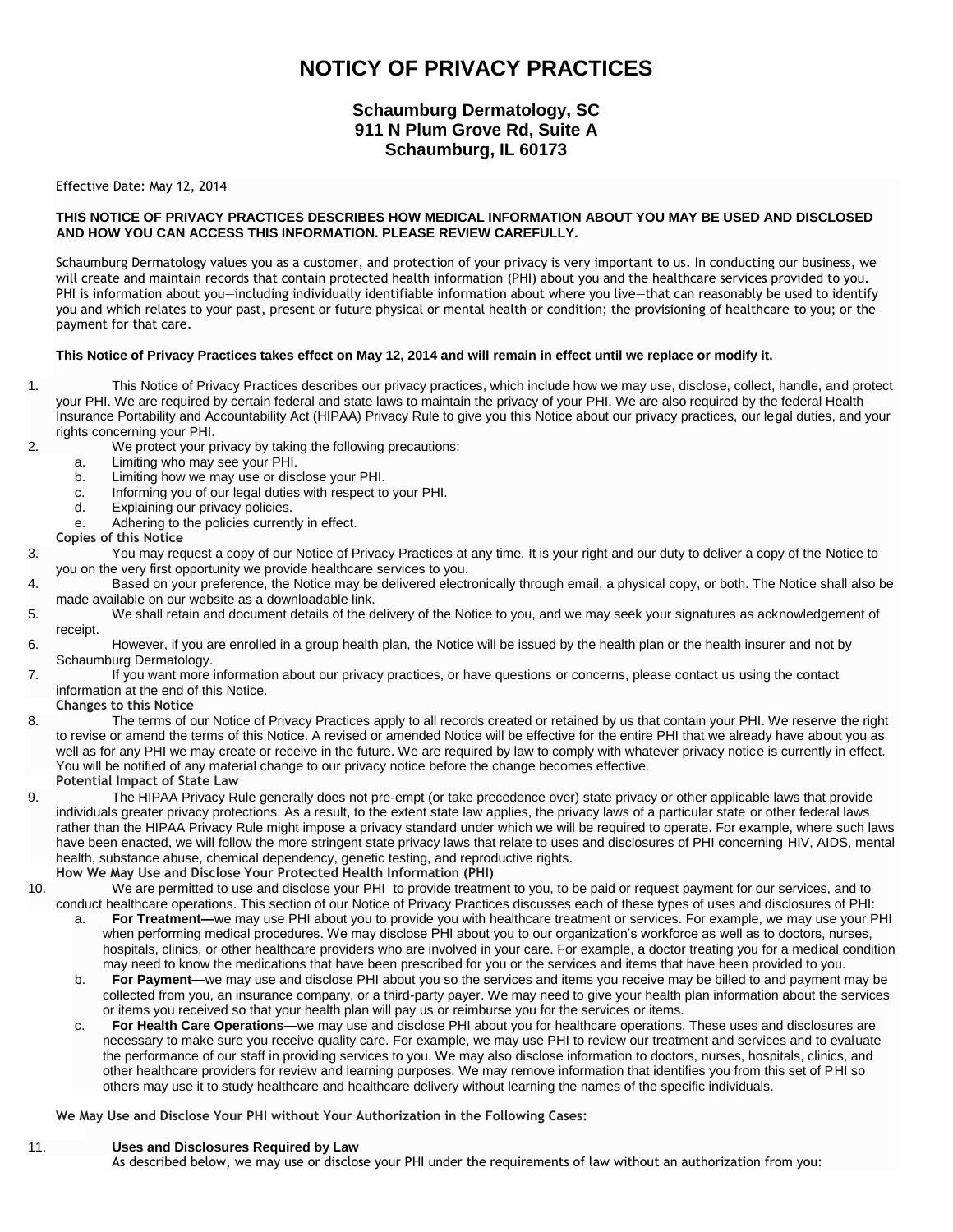- a. To the extent that such use or disclosure is required by law and the use or disclosure complies with and is limited to the relevant requirements of such law.
- b. To a public health authority that is authorized by law to collect or receive such information for the purposes authorized by law including cases of child abuse or neglect.
- c. To a person subject to the jurisdiction of the Food and Drug Administration (FDA) with respect to an FDA-regulated product or activity.
- d. Of a person who may have been exposed to a communicable disease or may otherwise be at risk of contracting or spreading a disease or condition for intervention or investigation.
- e. To an employer of an individual who is provided healthcare on the request of the employer; and to help conduct an evaluation of medical surveillance of a work environment or related to a work-related illness. The disclosure is limited to the purpose mentioned and shall include a written notification to the individual on such disclosure.
- f. To a school about an individual who is a student or prospective student of the school limited to information on immunization—where such requirement is legal. Such disclosure shall be supported by an agreement with the parent/guardian of the individual in case of a minor or with the individual in case of an adult or emancipated minor.

## 12. **Disclosures about Victims of Abuse, Neglect or Domestic Violence**

We may disclose PHI about an individual who is reasonably believed to be a victim of abuse, neglect or domestic violence to a government authority, including a social service or protective services agency authorized by law to receive such reports. The disclosure will be bound by the following restrictions:

- a. Extent of disclosure as required and in compliance with the law.
- b. With or without the agreement of the individual to such disclosure, as long as the disclosure is authorized by law and/or in exercise of professional judgment by Schaumburg Dermatology.
- c. The individual or their personal representative shall be informed of such disclosure unless a professional judgment indicates risk or harm to the individual with such information disclosure to the individual.

### 13. **Disclosures for Health Oversight Activities**

We may disclose PHI to a health oversight agency for oversight activities authorized by law—including audits; civil, administrative and criminal investigations; inspections, licensure and disciplinary actions; civil, administrative and criminal proceedings; and actions or other activities necessary for appropriate oversight of the following:

- a. The healthcare system.
- b. Government benefit programs for which health information is relevant to beneficiary eligibility.
- c. Government regulatory programs for which health information is necessary for determining compliance with program standards.
- d. Civil rights laws for which health information is necessary for determining compliance.
- e. A health oversight activity does not include an investigation or other activity in which the individual is the subject of the investigation or activity.

## 14. **Disclosures for Judicial and Administrative Proceedings**

a. We may disclose PHI for the purposes of judicial and administrative proceedings in response to an order of a court or an administrative tribunal.

b. In response to a subpoena or discovery request without a court order under one of the following circumstances:

- i. Satisfactory assurances in writing with evidence that reasonable efforts have been made by such party to ensure that the individual who is the subject of the PHI that has been requested has been given notice of the request.
- ii. Satisfactory assurance from the party seeking the information that reasonable efforts have been made to secure a qualified protective order.
	-

#### 15. **Disclosures for Law Enforcement Purposes**

- a. We may disclose PHI for a law enforcement purpose to a law enforcement official under the following conditions: i. As required by law including laws that require the reporting of certain types of wounds or other physical injuries. ii. In compliance with and as limited by the relevant requirements of a court order or court-ordered warrant; a subpoena or summons issued by a judicial officer; a grand jury subpoena; an administrative request, including an administrative subpoena or summons; or a civil or authorized investigative demand. The disclosure shall be made as relevant to the purpose of enquiry and when deidentified information could not be used.
- b. We may disclose PHI in response to a law enforcement official's request for such information for the purpose of identifying or locating a suspect, fugitive, material witness, or missing person. The information disclosure will be restricted to name and address; date and place of birth; SSN; blood type and RH factor; type of injury sustained; date and time of treatment; date and time of death (if applicable); and physical description of the individual.
- c. For the stated purpose of identification or location, Schaumburg Dermatology may not disclose an individual's DNA analysis and dental records as well as samples of body fluids and tissue. We may disclose PHI in response to a law enforcement official's request for such information about an individual who is or is suspected to be a victim of a crime—provided the individual agrees to such disclosure. In case the individual is incapacitated or under emergency circumstances, and if the disclosure is legally compelling with no intent to use against the individual, the disclosure shall be made.
- d. We may disclose PHI about an individual who has died to a law enforcement official for the purpose of alerting law enforcement of the death of the individual if there is a suspicion that such death may have resulted from criminal conduct.
- e. We may disclose to a law enforcement official PHI if it is believed in good faith that the information constitutes evidence of criminal conduct that occurred on the premises of Schaumburg Dermatology.
- f. Schaumburg Dermatology, in the course of a medical emergency, shall disclose PHI to a law enforcement officer if the individual is suspected to be a victim of crime or violence.

#### 16. **Uses and Disclosures about Decedents**

- a. We may disclose PHI to a coroner or medical examiner for the purpose of identifying a deceased person, determining cause of death, or other duties as authorized by law.
- b. We may disclose PHI to funeral directors, consistent and as necessary with law, to carry out their duties with respect to the decedent. Where necessary, the PHI will be disclosed prior to and in reasonable anticipation of the individual's death.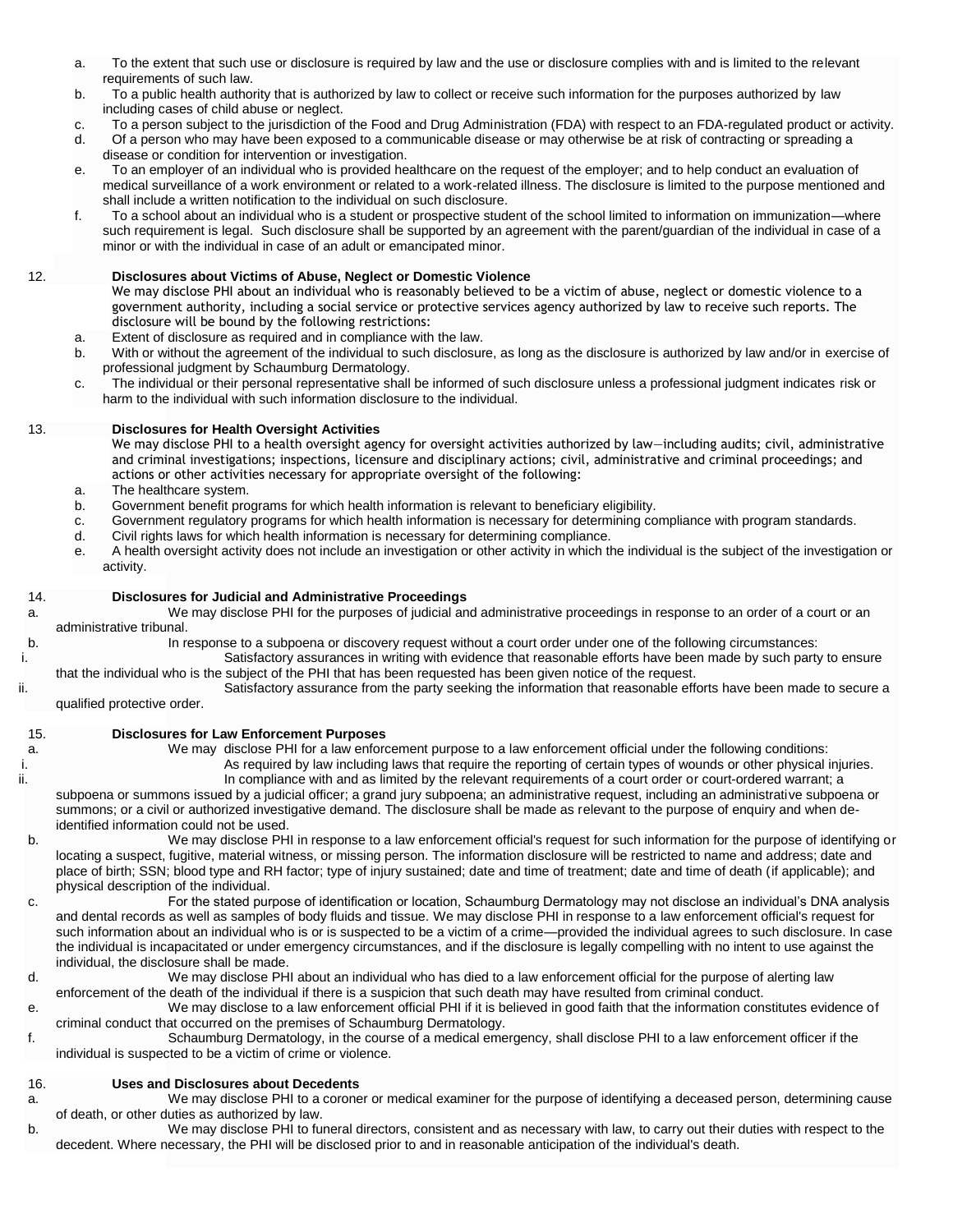#### 17. **Uses and Disclosures for Cadaveric Organ Donations**

a. For the purpose of facilitating donation and transplantation, we may disclose PHI to organ procurement organizations or other entities engaged in the procurement, banking, or transplantation of cadaveric organs, eyes, or tissue.

## 18. **Uses and Disclosures for Research Purposes** a. We may disclose PHI for research—regardless of the source of funding of the research—under the following conditions: i. With documentation related to approval of a waiver of authorization by an institutional review board or a properly constituted privacy board. ii. Acceptance of necessity for the purpose of research and description of the information sought. 19. **Uses and Disclosures to Avert a Threat to Health or Safety** a. We may—consistent with law and in good faith—disclose PHI to avert a serious threat to health or safety under the following conditions: i. To prevent or lessen a serious and imminent threat to the health or safety of a person or the public. ii. When necessary for law enforcement authorities to identify or apprehend an individual. iii. When it appears from all the circumstances that the individual has escaped from a correctional institution or from lawful custody. iv. The extent of the disclosure shall be limited to the purpose.

### 20. **Disclosures for Workers' Compensation**

a. We may disclose PHI as authorized by, and to the extent necessary to comply with, laws relating to worker's compensation or other similar programs established by law that provide benefits for work-related injuries or illness without regard to fault.

**We May Use and Disclose Your PHI Only with Your Authorization in the Following Cases:**

### 21. **Disclosure of Psychotherapy Notes**

- We shall obtain an authorization for any use or disclosure of psychotherapy notes, except under the following conditions:
- a. To carry out treatment, payment, or healthcare operations by Schaumburg Dermatology.
- b. For use or disclosure by Schaumburg Dermatology for its own training programs in which students, trainees, or practitioners in mental health learn (under supervision) to practice or improve their skills in group, joint, family, or individual counselling.
- c. For use or disclosure by Schaumburg Dermatology to defend itself in a legal action or other proceedings brought by the individual.
- d. When required by the U.S. Secretary of the Department of Health and Human Services to investigate or determine the regulatory compliance status of Schaumburg Dermatology.
- e. Schaumburg Dermatology may use or disclose PHI to the extent that such use or disclosure is required by law and the use or disclosure complies with and is limited to the relevant requirements of such law.
- f. Schaumburg Dermatology may disclose PHI to a health oversight agency for oversight activities authorized by law—including audits; civil, administrative and criminal investigations; inspections, licensure and disciplinary actions; civil, administrative and criminal proceedings; and actions or other activities necessary for appropriate oversight.
- g. Schaumburg Dermatology may disclose PHI to a coroner or medical examiner for the purpose of identifying a deceased person, determining a cause of death, and other duties as authorized by law.
- h. Schaumburg Dermatology may, consistent with applicable law and standards of ethical conduct, use or disclose PHI if Schaumburg Dermatology, in good faith, believes the use or disclosure is to prevent an imminent threat to a person or public.

### 22. **Disclosure of PHI for Marketing Purposes**

We shall obtain an authorization for any use or disclosure of PHI for marketing, except if the communication occurs in the form of one of the following:

- a. A face-to-face communication made by a Covered Entity to an individual.
- b. A promotional gift of nominal value provided by the Covered Entity.
- c. If the marketing involves disclosure of PHI with intent of sale and financial remuneration to the Schaumburg Dermatology from a third party, the authorization shall state that such remuneration is involved.
- d. We shall obtain an authorization for any use or disclosure of PHI for the purpose of the sale of PHI as authorized by the regulations. Such authorization shall state that the disclosure shall result in remuneration to Schaumburg Dermatology.

#### 23. **Valid Authorizations**

An authorization to disclose PHI shall be communicated in plain language and contain the following elements:

- a. A description of the information to be used or disclosed that identifies the information in a specific and meaningful fashion.
- b. The name or other specific identification of the person(s) or class of persons authorized to make the requested use or disclosure.
- c. The name or other specific identification of the person(s) or class of persons to whom Schaumburg Dermatology may make the requested use or disclosure.
- d. A description of each purpose of the requested use or disclosure. The statement "at the request of the individual" is a sufficient description of the purpose when an individual initiates the authorization and does not or elects not to provide a statement of the purpose.
- e. An expiration date or an expiration event that relates to the individual or the purpose of the use or disclosure. The statements "end of the research study," "none," and similar language are sufficient if the authorization is for a use or disclosure of PHI for research including for the creation and maintenance of a research database or research repository.
- f. Signature of the individual and date. If the authorization is signed by a personal representative of the individual, a description of such representative's authority to act for the individual must also be provided.

## 24. **Conditioning of Authorizations**

We shall not condition the provisioning of treatment, payment, enrolment in the health plan, and eligibility for benefits to an individual based on the provisioning of an authorization, except under the following conditions:

a. Schaumburg Dermatology may condition the provisioning of research-related treatment on the provisioning of an authorization for the use or disclosure of PHI for such research.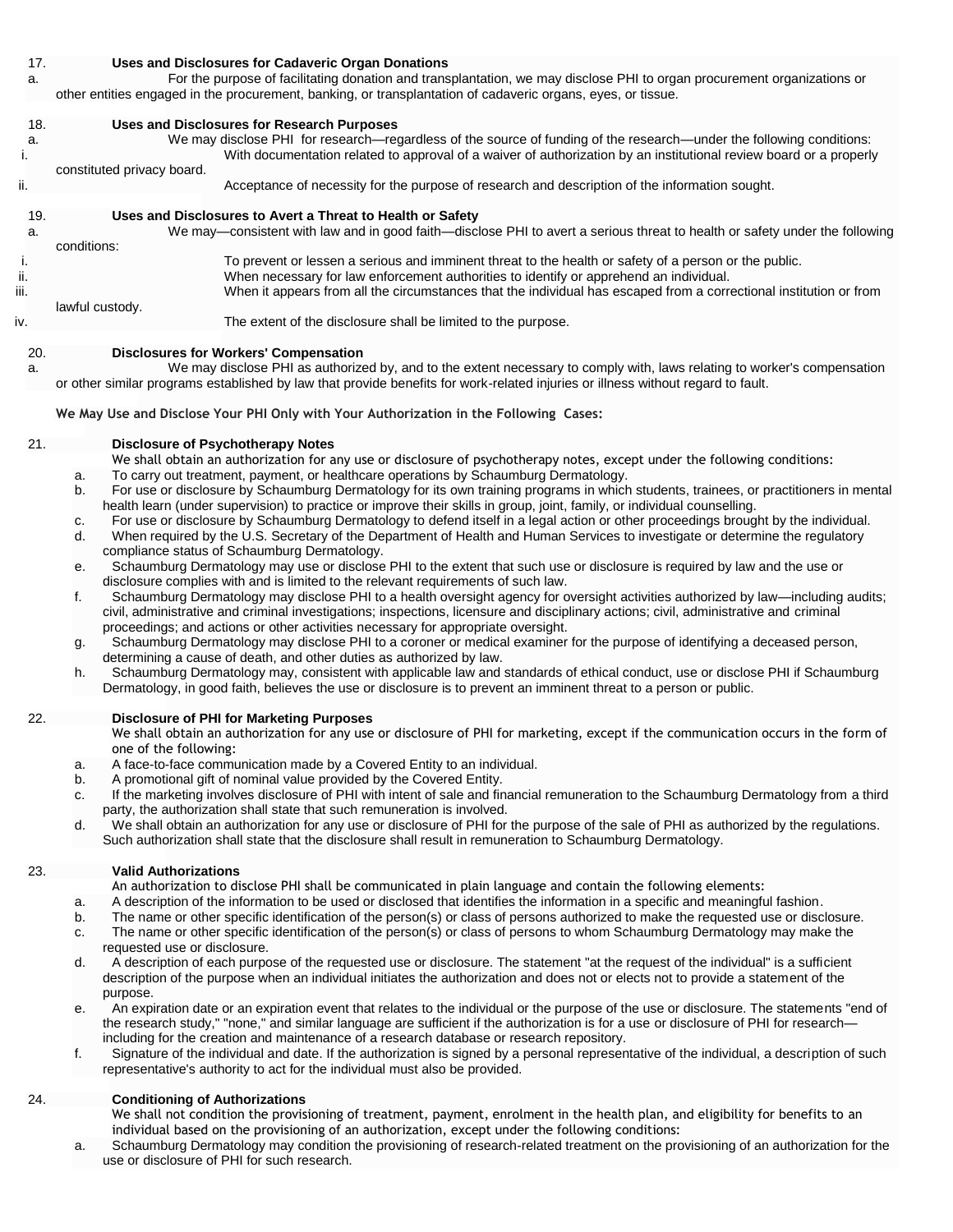- b. The authorization is not for a use or disclosure of psychotherapy notes.
- c. Schaumburg Dermatology may condition the provisioning of healthcare, which is solely for the purpose of creating PHI for disclosure to a third party, based on the provisioning of an authorization for the disclosure of the PHI to such third party.
- 25. A copy of the authorization duly signed by you shall be retained by us for our records, and we will provide a copy to you.

**Rights You Can Exercise with Regard to Your PHI**

You have the following rights regarding the PHI we maintain about you. Requests to exercise your rights must be in writing.

#### 26. **Right to Access Your PHI**

You have the right to inspect or receive copies of your PHI contained in a designated record set. Generally, a "designated record set" contains medical, enrolment, claims and billing records we may have about you as well as other records we may use to make decisions about your healthcare benefits. However, you may not inspect or copy psychotherapy notes or certain other information that may be contained in a designated record set.

#### 27. **Right to Copy**

You may request that we provide copies of your PHI in a format other than photocopies. We will use the format you request unless we cannot practicably do so. We may charge a reasonable fee for copies of PHI (based on our costs), for postage, and for a custom summary or explanation of PHI. You will receive notification of any fee(s) to be charged before we release your PHI, and you will have the opportunity to modify your request in order to avoid and/or reduce the fee. In certain situations, we may deny your request for access to your PHI. If we do, we will tell you our reasons in writing and explain your right to have the denial reviewed. If you seek a review, a licensed healthcare provider chosen by us will review your request and the denial. The person conducting the review will not be the person who originally denied your request. We shall comply with the outcome of the review.

### 28. **Right to Request an Amendment to PHI**

You have the right to request that we amend your PHI if you believe there is a mistake in your PHI or that important information is missing. To request an amendment to your PHI, your request must be made in writing. In addition, you must provide a reason that supports your request. We will generally make a decision regarding your request for amendment no later than 60 days after receipt of your request. However, if we are unable to act on the request within this time, we may extend the time for 30 more days but shall provide you with a written notice of the reason for the delay and the approximate time for completion. If we deny your requested amendment, we will provide you with a written denial. Approved amendments made to your PHI will also be sent to those who need to know. We may also deny your request if, for instance, we did not create the information you want amended. If we deny your request to amend your PHI, we will tell you our reasons in writing and explain your right to file a written statement of disagreement.

#### 29. **Right to an Accounting of Certain Disclosures**

You may request, in writing, that we tell you when we or our Business Associates have disclosed your PHI (referred to as an "Accounting"). Any accounting of disclosures will not include those we made under these conditions:

- a. for payment or healthcare operations
- b. To you or individuals involved in your care
- c. With your authorization
- d. For national security purposes
- e. To correctional institution personnel

30. To request an accounting of such disclosures, your request must be submitted in writing. Your request must also state a time period, which may not be longer than six (6) years. Your request should also specify the format in which you prefer to receive the accounting, i.e. paper or electronic. We may charge you for the costs of providing the accounting. We will notify you of the costs involved, and you may choose to withdraw or modify your request at that time before any costs are incurred.

#### 31. **Right to Request Restrictions**

You have the right to request, in writing, that we place additional restrictions on our use or disclosure of your PHI. We are not required to agree to your request. However, if we do agree, we will be bound by our agreement—except when required by law, in emergencies, or when information is necessary to treat you. An approved restriction continues until you revoke it in writing or until we tell you we are terminating our agreement to a restriction.

### 32. **Right to Request Confidential Communications**

You have the right to request, in writing, that we use alternate means or an alternative location to communicate with you in confidence about your PHI. For instance, you may ask that we contact you by mail rather than by telephone, or at work rather than at home. Your written request must clearly state that the disclosure of all or part of your PHI at your current address or that the method of contact we have on record could be an endangerment to you. We will require that you provide a reasonable alternate address or other method of contact for the confidential communications. In assessing reasonableness, we will consider our ability to continue to receive payment and conduct healthcare operations effectively along with the subscriber's right to payment information. We may exclude certain communications that are commonly provided to all members from confidential communications. Examples of such communications include benefit booklets and newsletters.

#### 33. **Right to a Paper Copy of This Notice**

You have the right to receive a paper copy of our Notice of Privacy Practices. You can request a copy at any time, even if you have agreed to receive this Notice electronically.

#### 34. **Right to File a Privacy Complaint**

If you believe your privacy rights have been violated, or if you are dissatisfied with our privacy practices or procedures, you may file a complaint with Schaumburg Dermatology's Privacy Office and/or with the U.S. Secretary of the Department of Health and Human Services. Schaumburg Dermatology assures you that filing a complaint will not in any way impact the services we provide to you, nor will there be any retaliatory acts against you.

35. If you feel the need to interact with us on any issues related to this Notice or to file a privacy complaint with us, you may contact the Privacy Office as follows:

> Prashant Singri, MD Title: Privacy Officer (847) 534-0700 Schaumburg Dermatology